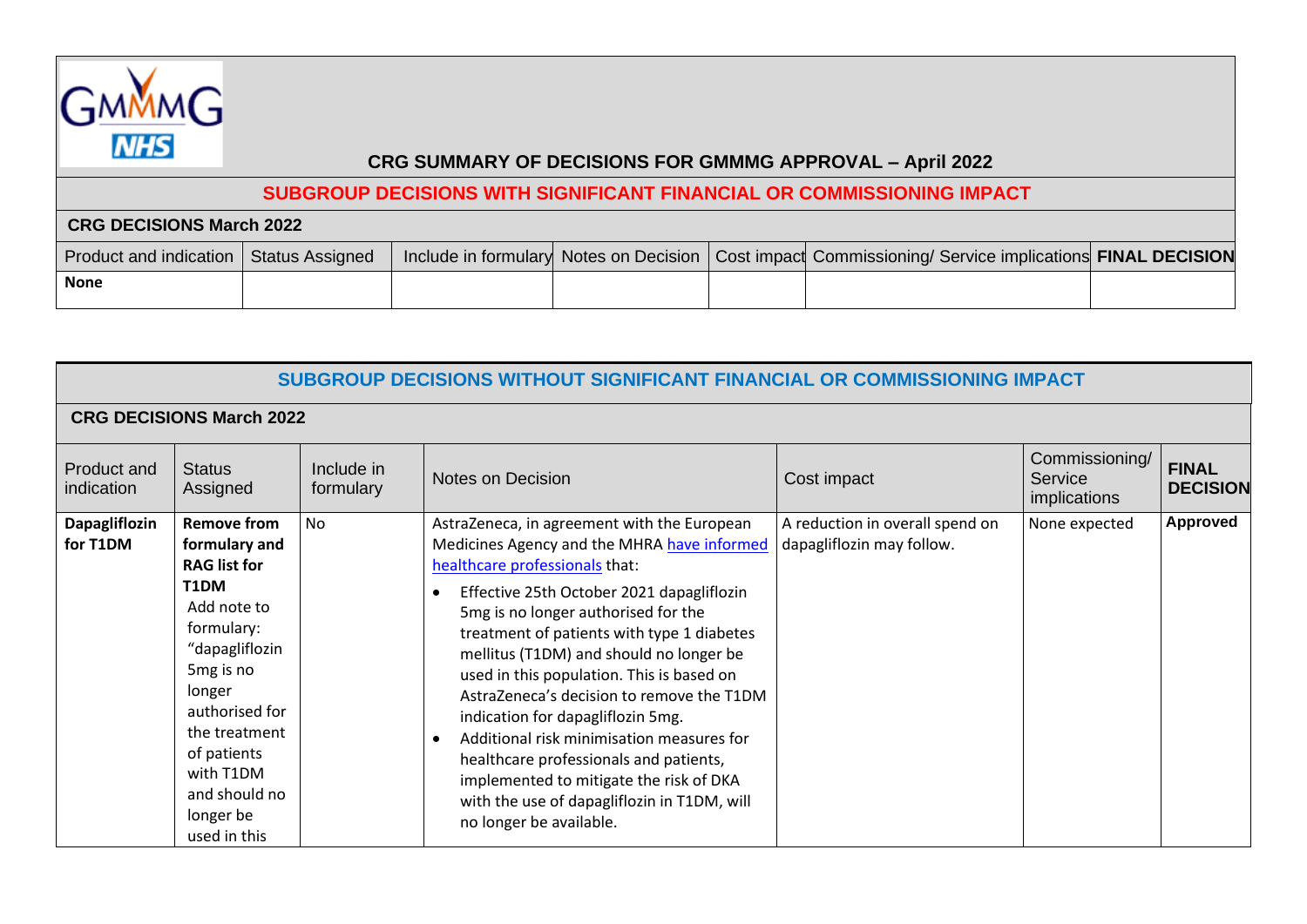|                                                                                       | population"<br>with link to<br>Healthcare<br>Professional<br>letter.                                           |                                               | Discontinuation of dapagliflozin in patients<br>with T1DM must be made by or in<br>consultation with a physician specialised in<br>diabetes care and be conducted as soon as<br>clinically practical.<br>After stopping dapagliflozin treatment,<br>frequent blood glucose monitoring is<br>recommended, and the insulin dose should<br>be increased carefully to minimise the risk<br>of hypoglycaemia.<br>TA597 Dapagliflozin with insulin for treating<br>T1DM has been withdrawn now that this<br>indication has been removed.                                                                                                                                                                            |                                                                                                                                                                                                                                                                                                                                                                                                                                      |            |          |
|---------------------------------------------------------------------------------------|----------------------------------------------------------------------------------------------------------------|-----------------------------------------------|---------------------------------------------------------------------------------------------------------------------------------------------------------------------------------------------------------------------------------------------------------------------------------------------------------------------------------------------------------------------------------------------------------------------------------------------------------------------------------------------------------------------------------------------------------------------------------------------------------------------------------------------------------------------------------------------------------------|--------------------------------------------------------------------------------------------------------------------------------------------------------------------------------------------------------------------------------------------------------------------------------------------------------------------------------------------------------------------------------------------------------------------------------------|------------|----------|
| <b>TA744</b><br>Upadacitinib<br>for treating<br>moderate<br>rheumatoid<br>arthritis   | <b>RED</b>                                                                                                     | Already on<br>formulary. Add<br>link to TA744 | Upadacitinib, with methotrexate, is<br>recommended as an option for treating active<br>rheumatoid arthritis in adults whose disease has<br>responded inadequately to intensive therapy<br>with 2 or more conventional disease-modifying<br>antirheumatic drugs (DMARDs), only if disease is be less than £5 million per year in<br>moderate (a disease activity score [DAS28] of<br>3.2 to 5.1) and the company provides<br>upadacitinib according to the commercial<br>arrangement.<br>Upadacitinib can be used as monotherapy when<br>methotrexate is contraindicated or if people<br>cannot tolerate it, when the above criteria are<br>met.<br>Within the scope of moderate RA pathway in<br>development. | NICE do not expect this guidance<br>to have a significant impact on<br>resources; that is, the resource<br>impact of implementing the<br>recommendations in England will<br>England (or approximately £9,000<br>per 100,000 population, based on<br>a population for England of 56.3<br>million people).<br>This is because the technology is<br>a further treatment option and<br>the overall cost of treatment will<br>be similar. | <b>TBC</b> | Approved |
| <b>NG191:</b><br>COVID-19<br>rapid<br>guideline:<br>managing<br>COVID-19<br>(updated) | Remove link to<br>previous DHSC<br>interim<br>position<br>statement on<br>inhaled<br>budesonide<br>and replace | See status<br>column                          | <b>Commissioning: NHSE</b><br>New recommendations on inhaled budesonide:<br>only use budesonide to treat COVID-19 as part<br>of a clinical trial. People already on budesonide<br>for conditions other than COVID-19 should<br>continue treatment if they test positive for<br>COVID-19.                                                                                                                                                                                                                                                                                                                                                                                                                      | N/A                                                                                                                                                                                                                                                                                                                                                                                                                                  | N/A        | Approved |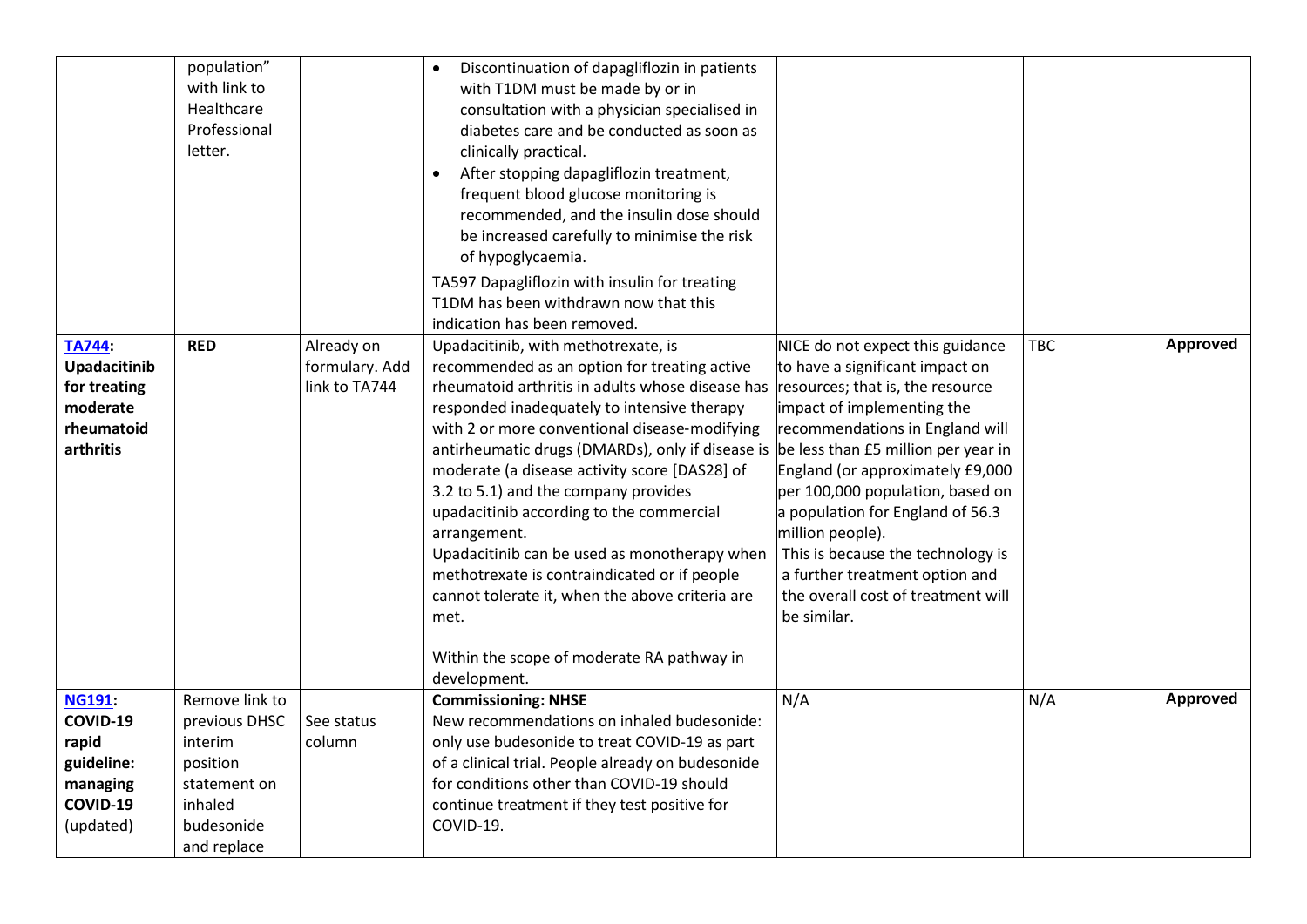|                              | with link to           |                | Updated recommendations on casirivimab and       |      |      |                 |
|------------------------------|------------------------|----------------|--------------------------------------------------|------|------|-----------------|
|                              | NG191 to               |                | imdevimab (Ronapreve®): clarifying that these    |      |      |                 |
|                              | chapter 3.2.           |                | recommendations apply to people who are          |      |      |                 |
|                              | Ronapreve <sup>®</sup> |                | hospitalised because of COVID-19.                |      |      |                 |
|                              | to be added            |                |                                                  |      |      |                 |
|                              | as a RED drug          |                | New recommendation on ivermectin: do not         |      |      |                 |
|                              | to chapter 5           |                | use ivermectin to treat COVID-19 except as part  |      |      |                 |
|                              | (see above             |                | of a clinical trial.                             |      |      |                 |
|                              | also)                  |                |                                                  |      |      |                 |
|                              |                        |                | Comments from the SCN were considered by         |      |      |                 |
|                              |                        |                | CRG who noted the strength of the evidence       |      |      |                 |
|                              |                        |                | and that prescribing would be contradictory to   |      |      |                 |
|                              |                        |                | the CAS alert and declined to change the         |      |      |                 |
|                              |                        |                | recommendation. Correspondence from the          |      |      |                 |
|                              |                        |                | clinical director of the CMDU agreed with the    |      |      |                 |
|                              |                        |                | decision to follow NICE guidance.                |      |      |                 |
| <b>GMMMG</b>                 | Update                 | Included in    | A review of the GMMMG guidance in line with      | None | None | Approved        |
| Neuropathic                  | chapter 4              | chapter 4      | CG173 was completed and approved by CRG          |      |      |                 |
| Pain Guidance                |                        |                | and included an updated section 4.7.3 of the     |      |      |                 |
| and formulary                |                        |                | formulary.                                       |      |      |                 |
| update                       |                        |                | The addition of gabapentin and pregabalin to     |      |      |                 |
|                              |                        |                | the DNP was not supported. CRG agreed this list  |      |      |                 |
|                              |                        |                | is more medicines that should never be used      |      |      |                 |
|                              |                        |                | rather than to reflect circumstances in which    |      |      |                 |
|                              |                        |                | their use is not supported by NICE or subject to |      |      |                 |
|                              |                        |                | a NICE "Do Not Do".                              |      |      |                 |
| <b>Casirivimab</b>           | <b>RED</b>             | Add to chapter | <b>Commissioning: NHSE</b>                       | N/A  | N/A  | Approved        |
| and                          |                        | 5              | In line with:                                    |      |      |                 |
| imdevimab                    |                        |                |                                                  |      |      |                 |
|                              |                        |                | NHSE Interim Clinical Commissioning Policy:      |      |      |                 |
| (Ronapreve®)<br>for COVID-19 |                        |                | Neutralising monoclonal antibodies or            |      |      |                 |
|                              |                        |                | antivirals for non-hospitalised patients with    |      |      |                 |
|                              |                        |                | COVID-19.                                        |      |      |                 |
|                              |                        |                | NHSE Interim Clinical Commissioning Policy on    |      |      |                 |
|                              |                        |                | casirivimab and imdevimab for patients           |      |      |                 |
|                              |                        |                | hospitalised due to COVID-19 (aged 12 years      |      |      |                 |
|                              |                        |                | and above).                                      |      |      |                 |
| Molnupiravir                 | <b>RED</b>             | Add to chapter | <b>Commissioning: NHSE</b>                       | N/A  | N/A  | <b>Approved</b> |
| for COVID-19                 |                        | 5              |                                                  |      |      |                 |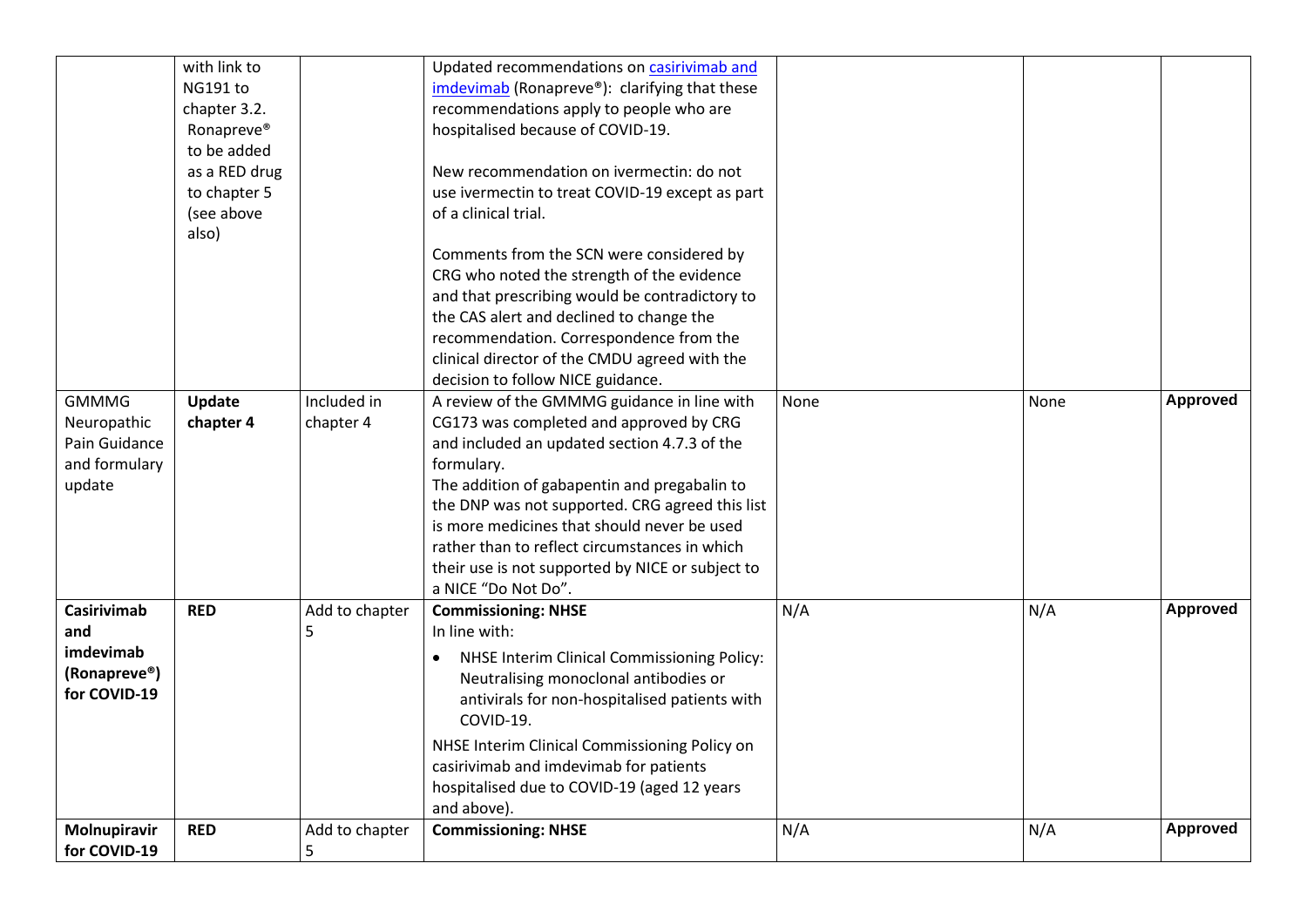| TA743:<br><b>Crizanlizumab</b><br>for<br>preventing<br>sickle cell                              | <b>RED</b> | Yes along with<br>link to TA743                                                            | In line with DHSC Interim Clinical<br>Commissioning Policy: Neutralising monoclonal<br>antibodies or antivirals for non-hospitalised<br>patients with COVID-19<br><b>Commissioning: NHSE</b><br>Crizanlizumab is recommended as an option for<br>preventing recurrent sickle cell crises (vaso-<br>occlusive crises) in people aged 16 or over with<br>sickle cell disease only if the conditions in the                                                                                                             | N/A                                                                                                                                                                                                                                                                                                                                                                                                                                                                                                                        | N/A           | Approved        |
|-------------------------------------------------------------------------------------------------|------------|--------------------------------------------------------------------------------------------|----------------------------------------------------------------------------------------------------------------------------------------------------------------------------------------------------------------------------------------------------------------------------------------------------------------------------------------------------------------------------------------------------------------------------------------------------------------------------------------------------------------------|----------------------------------------------------------------------------------------------------------------------------------------------------------------------------------------------------------------------------------------------------------------------------------------------------------------------------------------------------------------------------------------------------------------------------------------------------------------------------------------------------------------------------|---------------|-----------------|
| crises in sickle<br>cell disease                                                                |            |                                                                                            | managed access agreement are followed.                                                                                                                                                                                                                                                                                                                                                                                                                                                                               |                                                                                                                                                                                                                                                                                                                                                                                                                                                                                                                            |               |                 |
| <b>HST16</b><br><b>Givosiran for</b><br>treating acute<br>hepatic<br>porphyria                  | <b>RED</b> | Add to RAG list<br>along with link                                                         | <b>Commissioning: NHSE</b><br>Givosiran is recommended as an option for<br>treating acute hepatic porphyria (AHP) in adults<br>and young people aged 12 and older, only if<br>they have clinically confirmed severe recurrent<br>attacks (4 attacks or more within 12 months)<br>and the company provides it according to the<br>commercial arrangement.                                                                                                                                                             | N/A                                                                                                                                                                                                                                                                                                                                                                                                                                                                                                                        | N/A           | Approved        |
| NG208: Heart<br>valve disease<br>presenting in<br>adults:<br>investigation<br>and<br>management | For info   | Link to be<br>added to<br>chapter 2.8<br>(anticoagulants)<br>and $2.9$<br>(antiplatelets). | This guideline covers investigation and<br>management of heart valve disease presenting<br>in adults. It aims to improve quality of life and<br>survival for people with heart valve disease<br>through timely diagnosis and appropriate<br>intervention.<br>This guideline includes recommendations on:<br>referral for echocardiography and<br>$\bullet$<br>specialist assessment<br>pharmacological management<br>indications for interventions<br>interventions<br>$\bullet$<br>monitoring after an intervention | The guideline is not anticipated to<br>have a significant impact on<br>resource because:<br>The recommendations are<br>broadly reflective of current<br>practice.<br>The recommendations on<br>transcatheter mitral valve repair<br>for primary mitral regurgitation<br>represent a change in clinical<br>practice, however NHS England<br>has recently commissioned this<br>intervention and it is not<br>expected that the use of the<br>intervention will be increased any<br>further as a result of this<br>guideline. | None expected | <b>Approved</b> |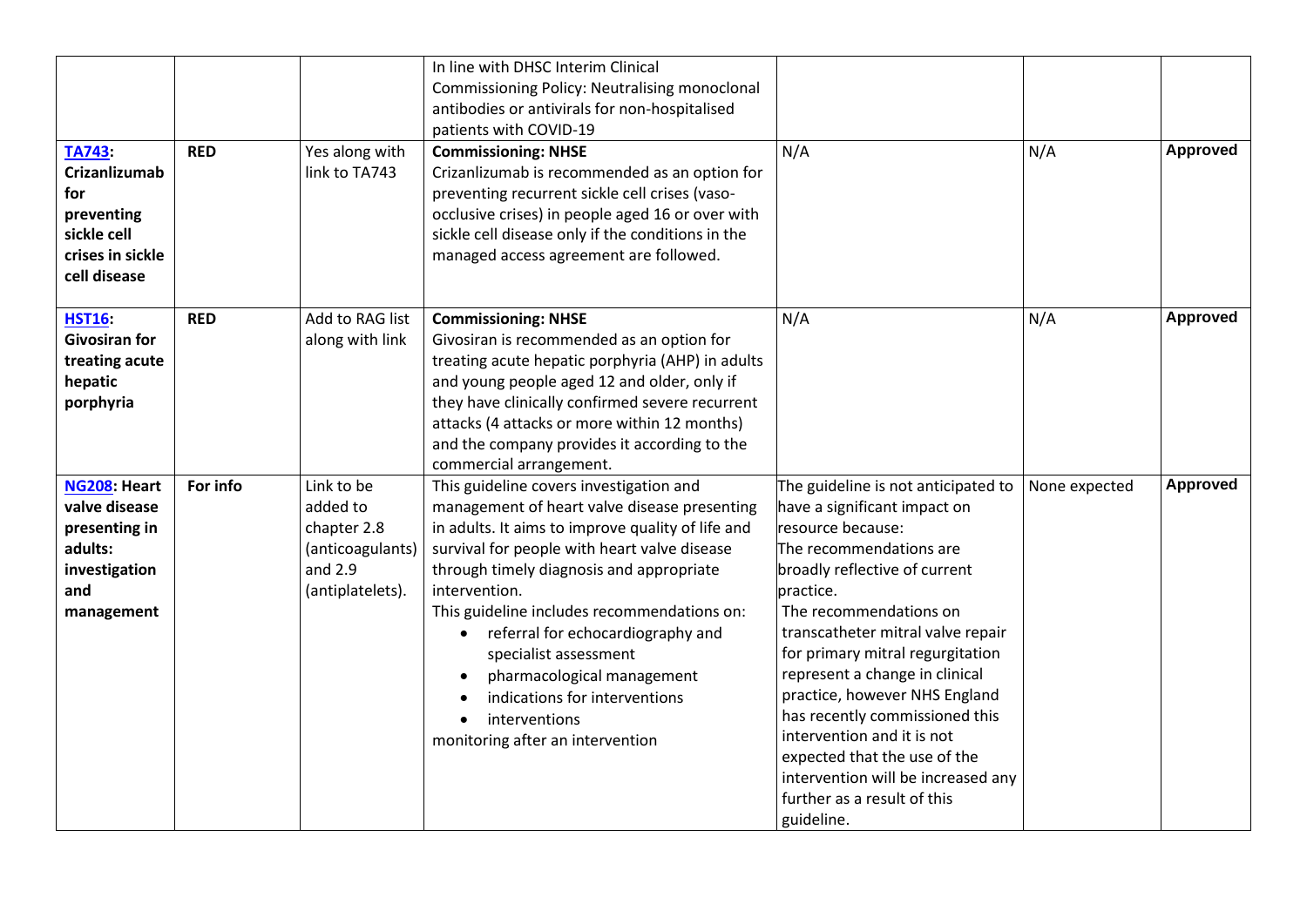| <b>NG28: Type 2</b> | For info | <b>TBC</b>       | This is an update to NICE guideline NG28 Type 2      | The recommendations will lead to    | None expected | <b>Approved</b> |
|---------------------|----------|------------------|------------------------------------------------------|-------------------------------------|---------------|-----------------|
| diabetes in         |          |                  | diabetes in adults: management (published            | wider prescribing of SGLT2          |               |                 |
| adults:             |          |                  | December 2015).                                      | inhibitors which will result in a   |               |                 |
| management          |          |                  | In November 2021, NICE reviewed the evidence         | substantial cost impact. However,   |               |                 |
| (updated)           |          |                  | on SGLT2 inhibitors for adults with type 2           | there is likely to be a long-term   |               |                 |
|                     |          |                  | diabetes and chronic kidney disease, and made        | cost saving from reduced            |               |                 |
|                     |          |                  | new recommendations.                                 | downstream treatment costs, as      |               |                 |
|                     |          |                  | Recommendation 1.7.13                                | SGLT2 inhibitors slow chronic       |               |                 |
|                     |          |                  | For adults with type 2 diabetes and chronic          | kidney disease progression and      |               |                 |
|                     |          |                  | kidney disease who are taking an ARB or an ACE       | reduce the number of                |               |                 |
|                     |          |                  | inhibitor (titrated to the highest licensed dose     | cardiovascular and end-stage        |               |                 |
|                     |          |                  | that they can tolerate), offer an SGLT2 inhibitor    | renal events.                       |               |                 |
|                     |          |                  | (in addition to the ARB or ACE inhibitor) if:        |                                     |               |                 |
|                     |          |                  | • ACR is over 30 mg/mmol and                         | The cost at year 5 is equivalent to |               |                 |
|                     |          |                  | they meet the criteria in the marketing              | £14,000 per 100,000 population      |               |                 |
|                     |          |                  | authorisation (including relevant                    | for recommendation 1.7.13,          |               |                 |
|                     |          |                  | estimated glomerular filtration rate                 | equating to £393,000 in Greater     |               |                 |
|                     |          |                  | [eGFR] thresholds)                                   | Manchester. This includes ~£700k    |               |                 |
|                     |          |                  | Recommendation 1.7.14                                | in drug costs and ~£300k in savings |               |                 |
|                     |          |                  | For adults with type 2 diabetes and chronic          | associated with reductions in       |               |                 |
|                     |          |                  | kidney disease who are taking an ARB or an ACE       | dialysis and progression to CKD4.   |               |                 |
|                     |          |                  | inhibitor (titrated to the highest licensed dose     | The drug cost for every additional  |               |                 |
|                     |          |                  | that they can tolerate), consider an SGLT2           | 1,000 people who were to receive    |               |                 |
|                     |          |                  | inhibitor (in addition to the ARB or ACE             | an SGLT2 as a result of             |               |                 |
|                     |          |                  | inhibitor) if:                                       | recommendation 1.7.14 would be      |               |                 |
|                     |          |                  | ACR is between 3 and 30 mg/mmol and<br>$\bullet$     | an estimated £477,000. There        |               |                 |
|                     |          |                  | they meet the criteria in the marketing<br>$\bullet$ | may be savings associated with      |               |                 |
|                     |          |                  | authorisation (including relevant eGFR               | this but there are uncertainties    |               |                 |
|                     |          |                  | thresholds)                                          | surrounding these savings.          |               |                 |
|                     |          |                  | A NICE TA for dapagliflozin for treating CKD is      |                                     |               |                 |
|                     |          |                  | expected in March 2022.                              |                                     |               |                 |
| <b>NG203:</b>       | For info | Add link to      | In November 2021, NICE updated their guidance        | See above                           | None expected | <b>Approved</b> |
| <b>Chronic</b>      |          | NG203 against    | on SGLT2 inhibitors for adults with type 2           |                                     |               |                 |
| kidney              |          | SGLT2 inhibitors | diabetes and chronic kidney disease. For the         |                                     |               |                 |
| disease:            |          |                  | new recommendations, see managing chronic            |                                     |               |                 |
| assessment          |          |                  | kidney disease in the NICE guideline on type 2       |                                     |               |                 |
| and                 |          |                  | diabetes in adults.                                  |                                     |               |                 |
| management          |          |                  |                                                      |                                     |               |                 |